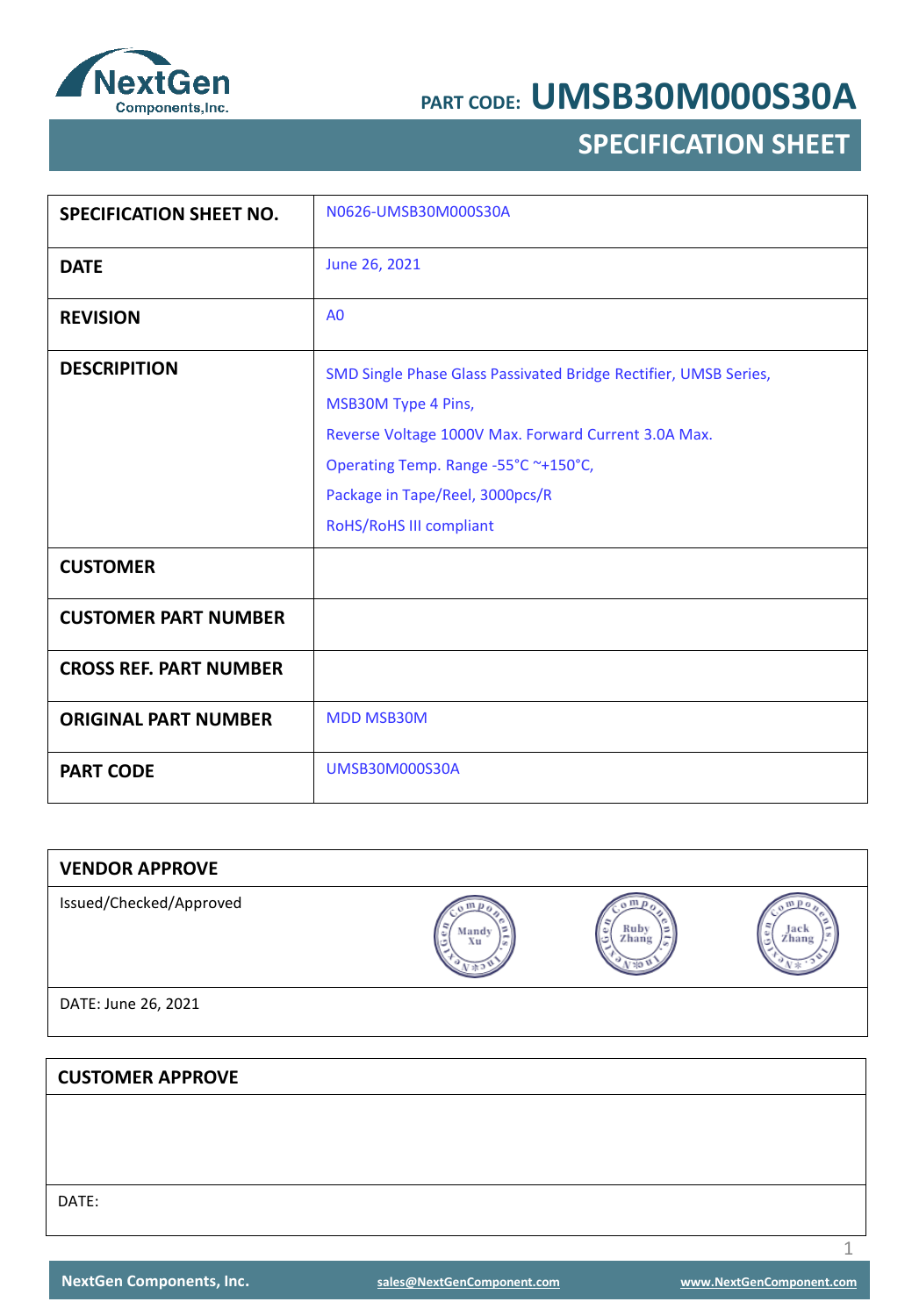## **NextGen** Components, Inc.

## **PART CODE: UMSB30M000S30A**

### **SMD BRIDGE RECTIFER UMSB SERIES**

#### **MAIN FEATURE**

- Glass passivated chip junction
- Reverse voltage 1000V
- forward current 3A
- High surge current capability

#### **APPLICATION**

• For SMD application

#### **PART CODE GUIDE**

| <b>UMSB</b> | 30M000 | 30A |
|-------------|--------|-----|
|             | -      |     |

1) **UMSB**: SMD Single Phase Glass Passivated Bridge Rectifier, 4 pins, UMSB Series

2) **30M000**: Type code for original part number MSB30M

3) **S**: Package code, Tape/reel, 3000pcs/reel.

4) **30A:** Specification code for Reverse Voltage 1000V Max. Forward Current 3.0A Max.

#### **MORE ITEMS AVAILABLE**

| UMSB30D000S320 | UMSB30G000S340 | UMSB30J000S360 | UMSB30K000S380 | UMSB30M000S30A |
|----------------|----------------|----------------|----------------|----------------|
|                |                |                |                |                |



**[RFQ](mailto:sales@NextGenComponent.com?subject=RFQ%20for%20PART%20CODE:%20UMSB30M000S30A)**

**[Request For Quotation](mailto:sales@NextGenComponent.com?subject=RFQ%20for%20PART%20CODE:%20UMSB30M000S30A)**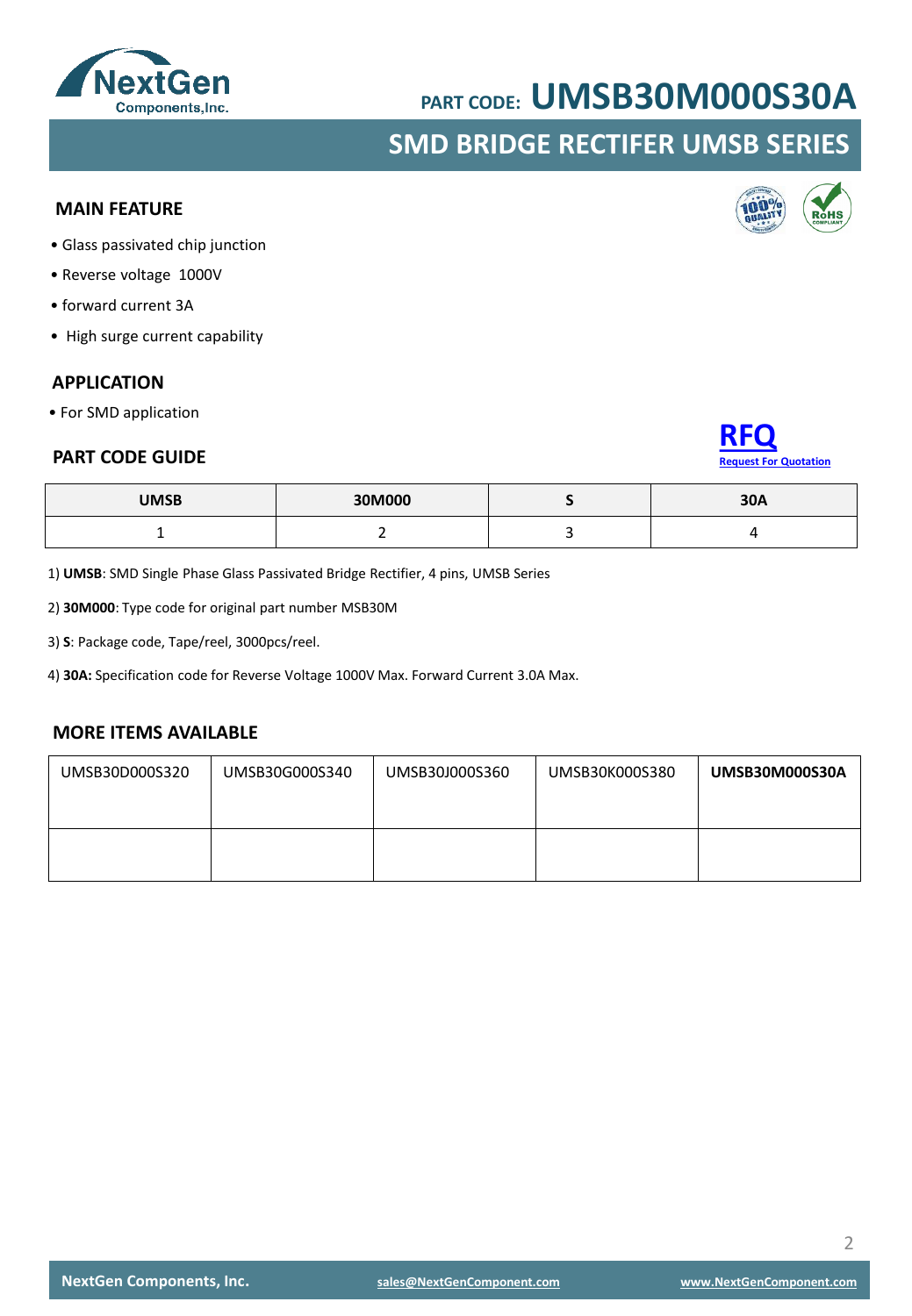

**SMD BRIDGE RECTIFER UMSB SERIES**

#### **DIMENSION (Unit: Inch/mm)**

**Image for reference**



**Marking: MSB30M**

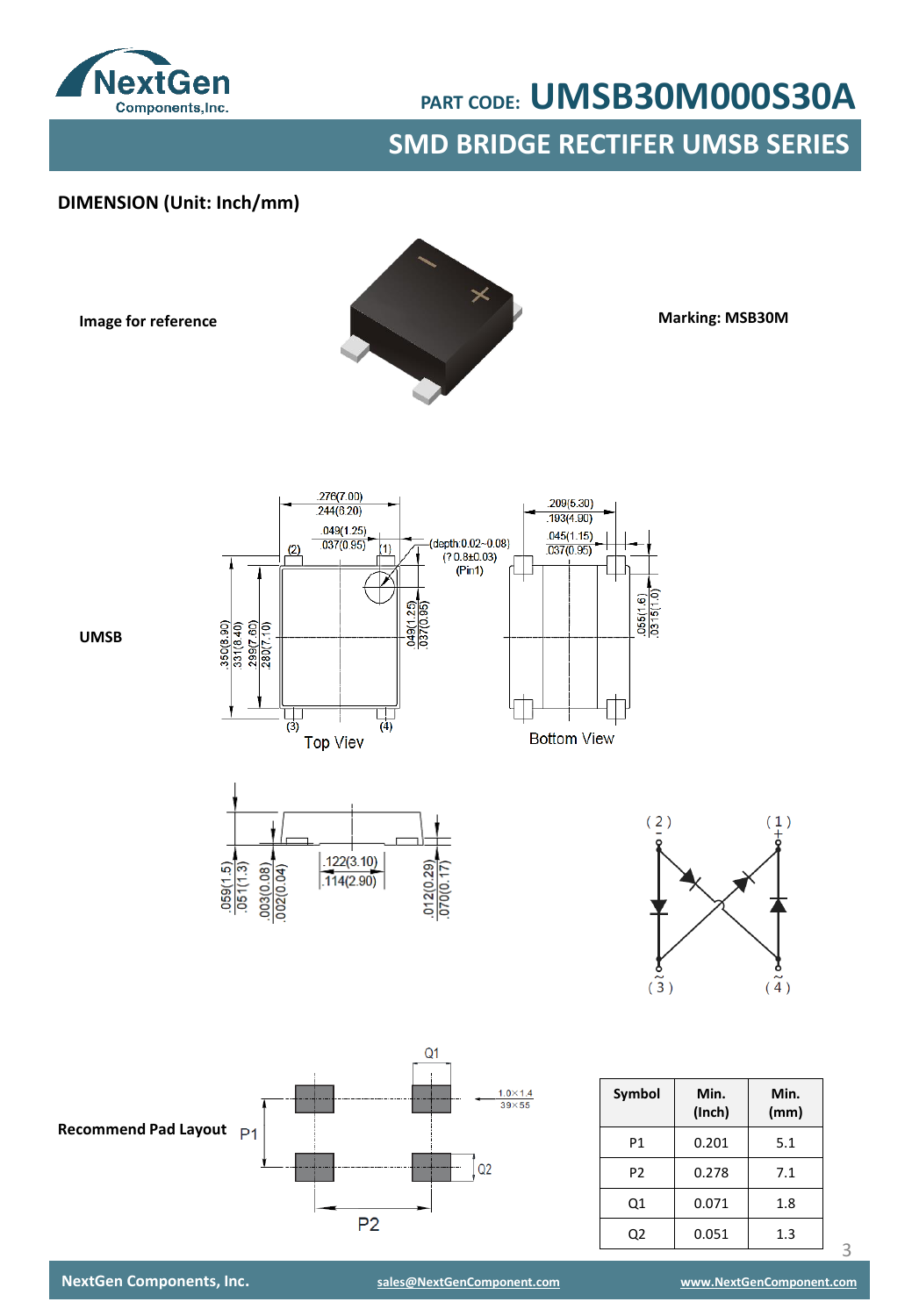

## **SMD BRIDGE RECTIFER UMSB SERIES**

#### **MECHANICAL DATA**

| Case                              | <b>Terminals</b>                                                | Polarity                           | <b>Mounting</b><br><b>Position</b> | Weight<br>per piece             |
|-----------------------------------|-----------------------------------------------------------------|------------------------------------|------------------------------------|---------------------------------|
| JEDEC UMSB molded<br>plastic body | Solder plated,<br>Solderable per<br>MIL-STD-750,<br>Method 2026 | Polarity symbol<br>marking on case | Any                                | 0.00825 Ounce,<br>$0.234$ grams |

#### **MAX. RATING & CHARACTERISTICS**

| Parameter                                    |                     | <b>SYMBOLS</b>  | <b>VALUE</b> |         |        | <b>UNITS</b> |
|----------------------------------------------|---------------------|-----------------|--------------|---------|--------|--------------|
|                                              |                     |                 | Min.         | Typical | Max.   |              |
| Repetitive peak reverse voltage              |                     | V RRM           |              |         | 1000   | Volts        |
| <b>RMS voltage</b>                           |                     | V RMS           |              |         | 700    | Volts        |
| DC blocking voltage                          |                     | V <sub>DC</sub> |              |         | 1000   | Volts        |
| Average forward output rectified current     |                     | <b>LAV</b>      |              |         |        | A            |
| at Tc= 30°C                                  |                     |                 |              |         |        |              |
| On glass-epoxy PCB                           |                     |                 |              |         | 3.0    |              |
| On aluminum substrate                        |                     |                 |              |         |        |              |
| Peak forward surge current 8.3ms single half |                     | I FSM           |              | 80      |        | A            |
| sine-wave superimposed on rated load         |                     |                 |              |         |        |              |
| (JEDEC Method)                               |                     |                 |              |         |        |              |
| Instantaneous forward voltage at 3.0A        |                     | V <sub>F</sub>  |              |         | 1.1    | Volts        |
| DC reverse current at rated DC               | $TA = 25^{\circ}C$  | $\overline{R}$  |              |         | 5      | μA           |
| blocking voltage                             | $TA = 125^{\circ}C$ |                 |              |         | 100    | μA           |
| Junction capacitance (Note 2)                |                     | $C_{J}$         |              | 40      |        | pF           |
| <b>Thermal resistance</b>                    |                     | R QJA           |              |         |        | °C/W         |
| Operating junction temperature range         |                     | ΤJ              | $-55$        |         | $+150$ |              |
| Storage temperature range                    |                     | <b>T</b> STG    | $-55$        |         | $+150$ | $^{\circ}$ C |

Note

- 1. Ratings at 25 C ambient temperature unless otherwise specified. Single phase half-wave 60Hz, resistive or inductive load, for capacitive load current derate by 20%.
- 2. Measured at 1.0MHz and applied reverse voltage of 4Vdc
- 3. PCB mounted with 4"\*1.5"\*1.5" copper pad area.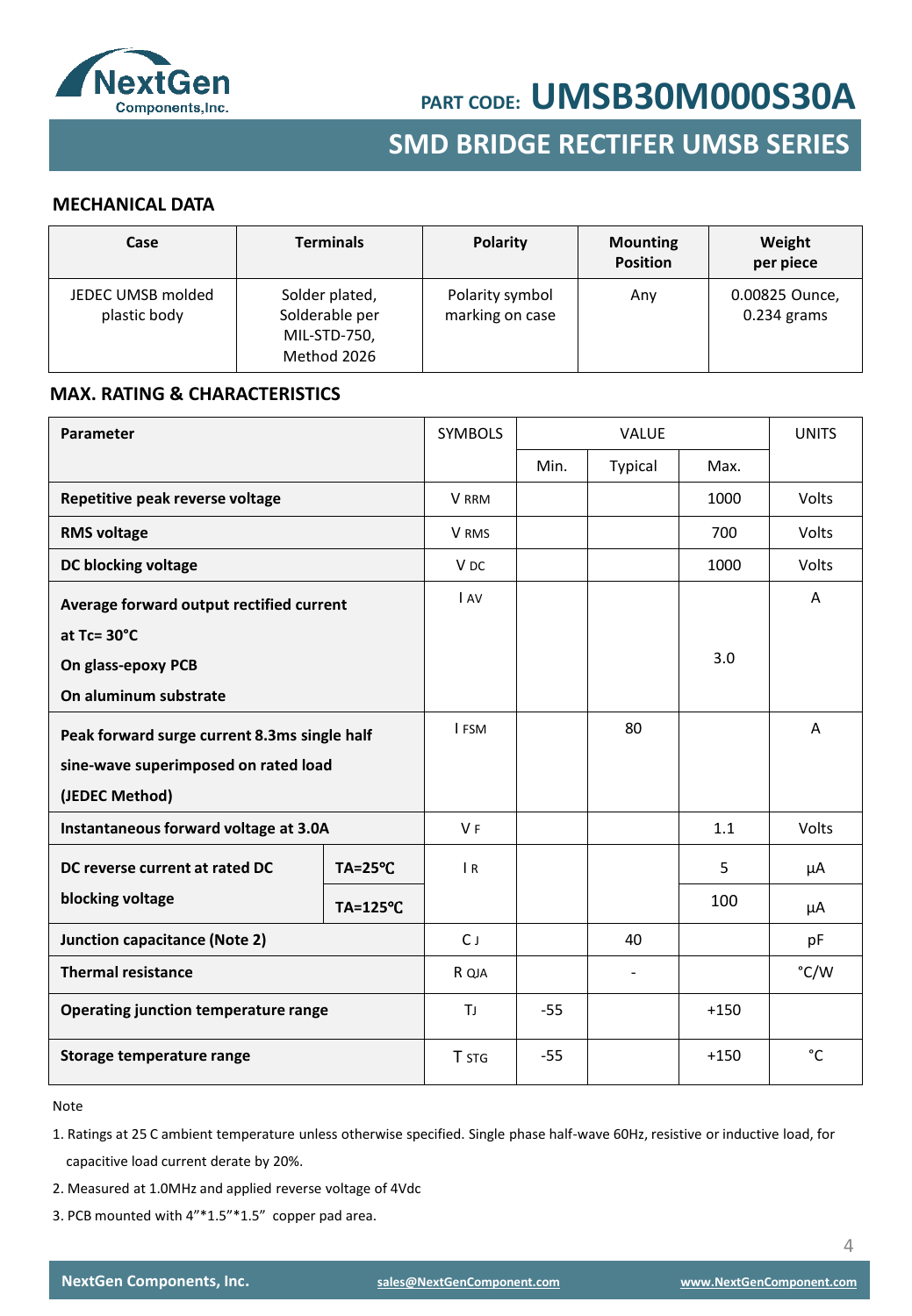

## **SMD BRIDGE RECTIFER UMSB SERIES**

#### **RELIABILITY**

| <b>Number</b>  | <b>Experiment Items</b>                      | <b>Experiment Method And Conditions</b>                                                                        | Reference<br><b>Documents</b>  |
|----------------|----------------------------------------------|----------------------------------------------------------------------------------------------------------------|--------------------------------|
| $\mathbf{1}$   | Solder Resistance Test                       | Test $260^{\circ}$ C $\pm$ 5°C for 10 $\pm$ 2 sec.<br>Immerse body into solder 1/16" ± 1/32"                   | MIL-STD-750D<br>METHOD-2031.2  |
| $\overline{2}$ | Solderability Test                           | 230°C ±5°C for 5 sec.                                                                                          | MIL-STD-750D<br>METHOD-2026.10 |
| $\overline{3}$ | <b>Pull Test</b>                             | 1 kg in axial lead direction for 10 sec.                                                                       | MIL-STD-750D<br>METHOD-2036.4  |
| 4              | <b>Bend Test</b>                             | 0.5Kg Weight Applied To Each Lead,<br>Bending Arcs 90 °C ± 5 °C For 3 Times                                    | MIL-STD-750D<br>METHOD-2036.4  |
| 5              | High Temperature Reverse<br><b>Bias Test</b> | TA=100°C for 1000 Hours at VR=80%<br>Rated VR                                                                  | MIL-STD-750D<br>METHOD-1038.4  |
| 6              | Forward Operation Life Test                  | TA=25°C Rated Average Rectified<br>Current                                                                     | MIL-STD-750D<br>METHOD-1027.3  |
| $\overline{7}$ | Intermittent Operation Life<br>Test          | On state: 5 min with rated IRMS Power<br>Off state: 5 min with Cool Forced Air.<br>On and off for 1000 cycles. | MIL-STD-750D<br>METHOD-1036.3  |
| 8              | <b>Pressure Cooker Test</b>                  | 15 PSIG, TA=121°C, 4 hours                                                                                     | MIL-S-19500<br>APPENOIXC       |
| 9              | <b>Temperature Cycling Test</b>              | -55°C~+125°C; 30 Minutes For Dwelled<br>Time 5 minutes for transferred time.<br>Total: 10 cycles.              | MIL-STD-750D<br>METHOD-1051.7  |
| 10             | <b>Thermal Shock Test</b>                    | 0°C for 5 minutes., 100°C for 5 minutes,<br>Total: 10 cycles                                                   | MIL-STD-750D<br>METHOD-1056.7  |
| 11             | <b>Forward Surge Test</b>                    | 8.3ms Single Sale Sine-wave One Surge.                                                                         | MIL-STD-750D<br>METHOD-4066.4  |
| 12             | <b>Humidity Test</b>                         | TA=65°C, RH=98% for 1000 hours.                                                                                | MIL-STD-750D<br>METHOD-1021.3  |
| 13             | High Temperature Storage<br>life Test        | 150°C for 1000 Hours                                                                                           | MIL-STD-750D<br>METHOD-1031.5  |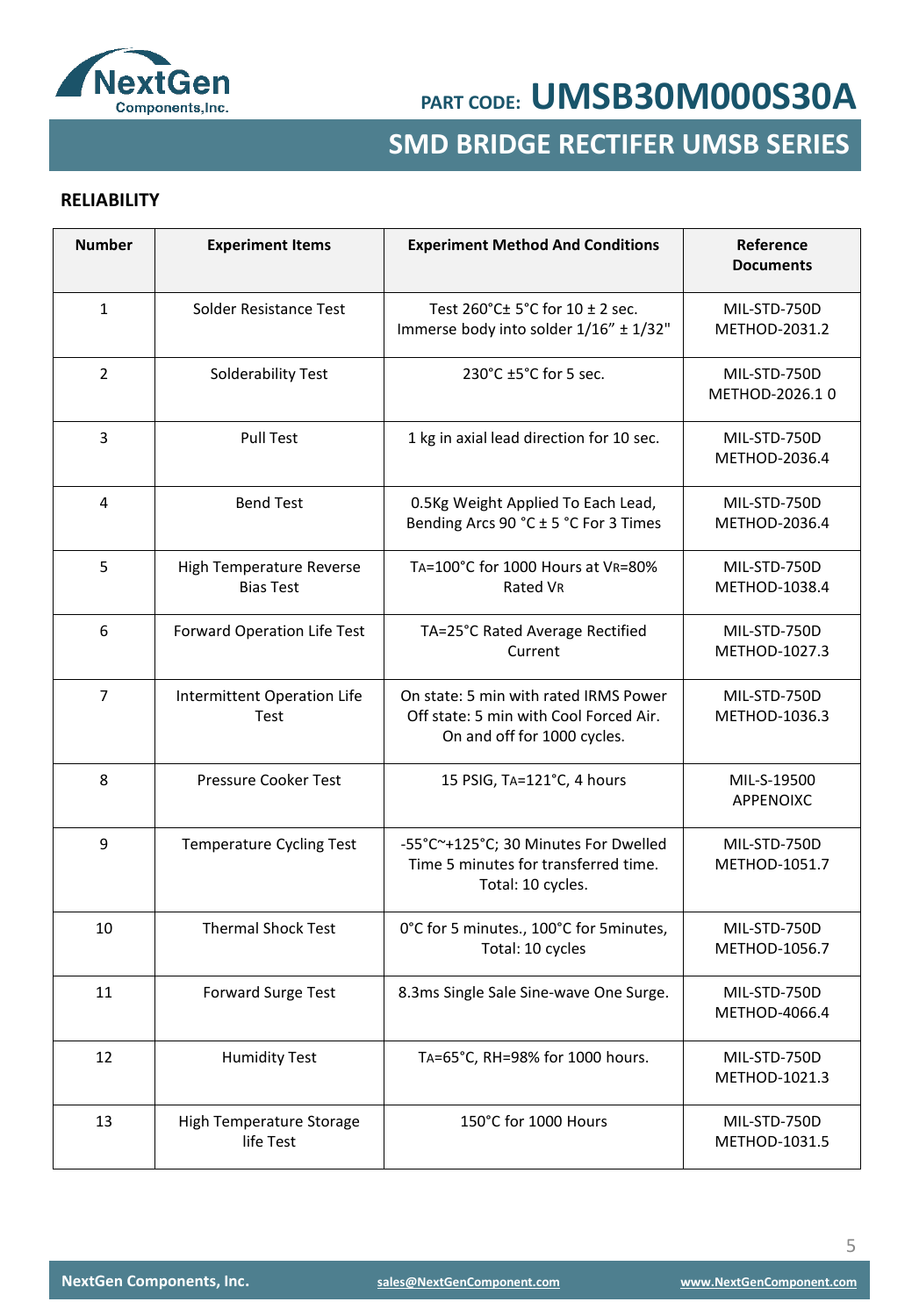

**SMD BRIDGE RECTIFER UMSB SERIES**

#### **SUGGESTED REFLOW PROFILE (For Reference Only)**



- Recommended peak temperature is over 245°C, If peak temperature is below 245 °C, you may adjust the following parameters; time length of peak temperature (longer), time length of soldering (longer), thickness of solder paste (thicker)
- Welding shall not exceed 2 times
- Remark: lead free solder paste (96.5 sn/3.0 Ag/0.5Cu)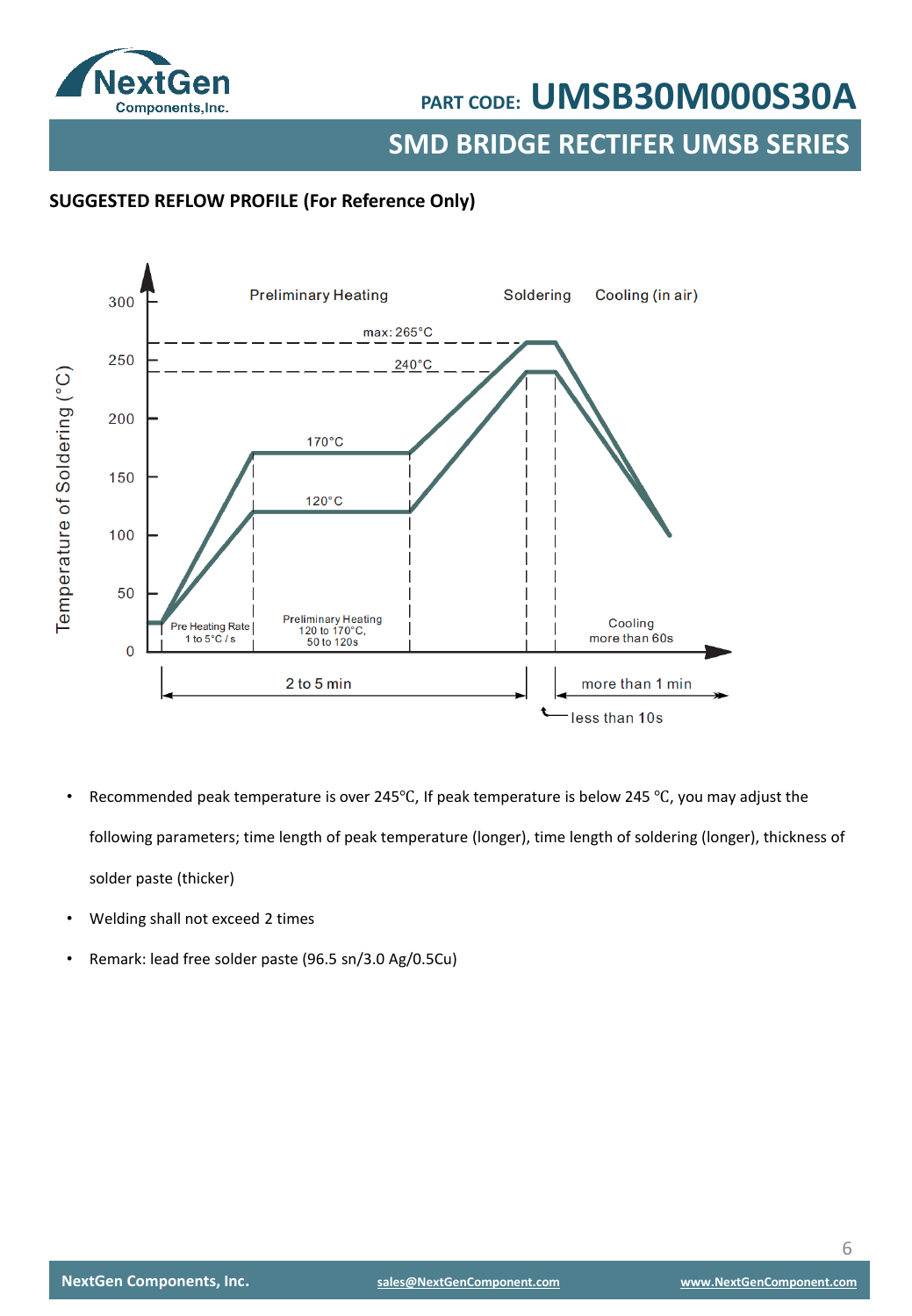

**SMD BRIDGE RECTIFER UMSB SERIES**

#### **RATINGS AND CHARACTERISTIC CURVES (For Reference Only)**



#### Fig.2 Typical Reverse Characteristics



#### Fig.3 Typical Instaneous Forward Characteristics



#### Fig.4 Typical Junction Capacitance



Fig.5 Maximum Non-Repetitive Peak **Forward Surage Current** 



7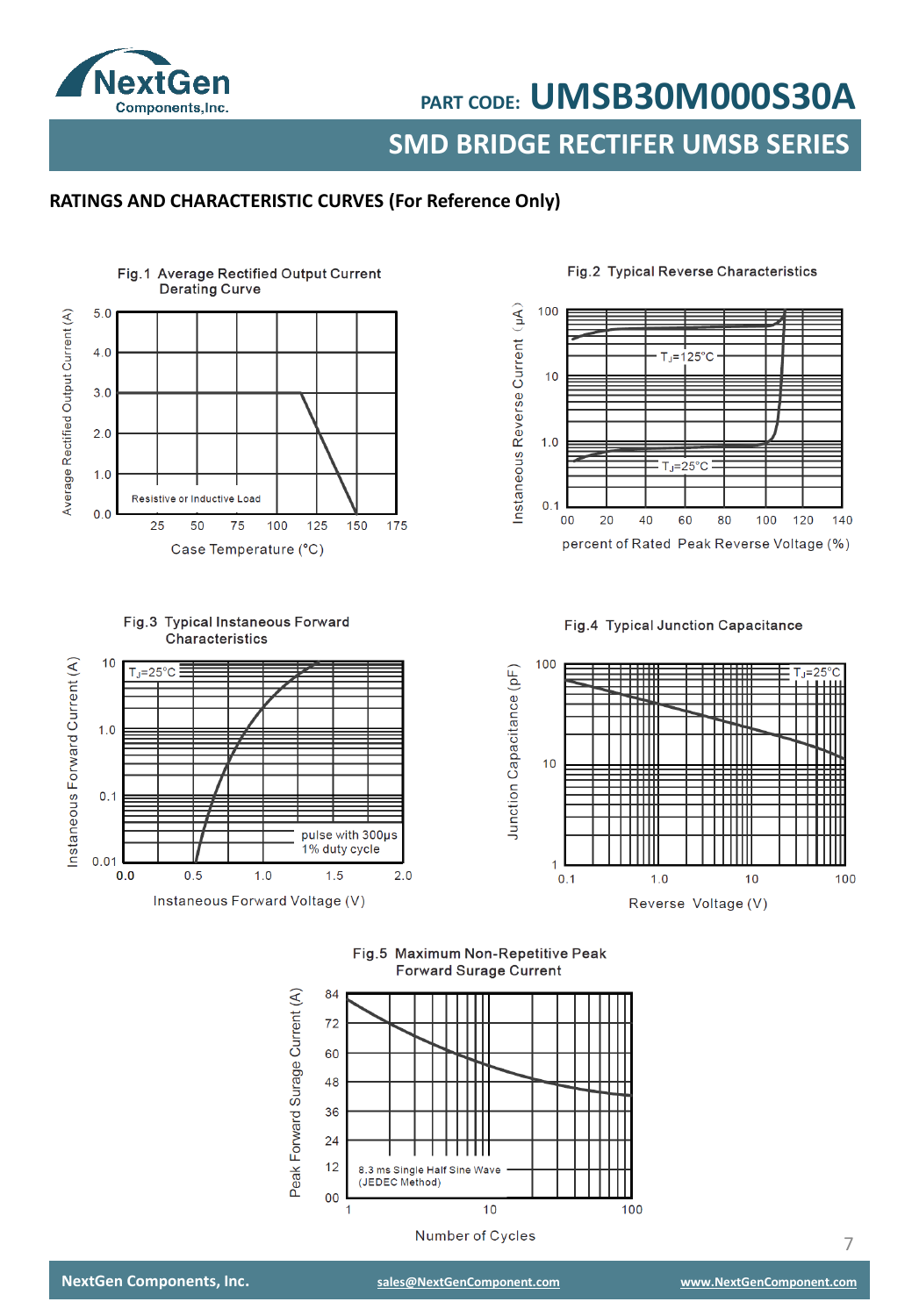

# **SMBD BART CODE:** UMSB30M000S30A<br>SMD BRIDGE RECTIFER UMSB SERIES

#### **TAPE/REEL (Unit: mm)**

All Devices are packed in accordance with EIA standard RS-481-A and specifications.









| Item                     | Symbol         | <b>Tolerance</b> | <b>UMSB</b> |
|--------------------------|----------------|------------------|-------------|
| Carrier width            | A              | 0.1              | 2.8         |
| Carrier Length           | В              | 0.1              | 5.33        |
| Carrier Depth            | $\mathsf{C}$   | 0.1              | 2.36        |
| Sprocket hole            | d              | 0.05             | 1.50        |
| 13"Reel outside diameter | D              | 2.0              | 330.00      |
| 13"Reel inner diameter   | D <sub>1</sub> | Min.             | 50.00       |
| 7"Reel outside diameter  | D              |                  |             |
| 7"Reel inner diameter    | D <sub>1</sub> |                  |             |
| Feed hole diameter       | D <sub>2</sub> | 0.5              | 13.00       |
| Sprocket hole position   | E              | $0.1\,$          | 1.75        |
| Punch hole position      | F              | 0.1              | 5.50        |
| Punch hole pitch         | P              | 0.1              | 4.00        |
| Sprocket hole pitch      | P <sub>0</sub> | 0.1              | 4.00        |
| Embossment center        | P1             | 0.1              | 2.0         |
| Overall tape thickness   | T              | 0.1              | 0.28        |
| Tape width               | W              | 0.3              | 12.00       |
| Reel width               | W1             | 1.0              | 18.0        |

8